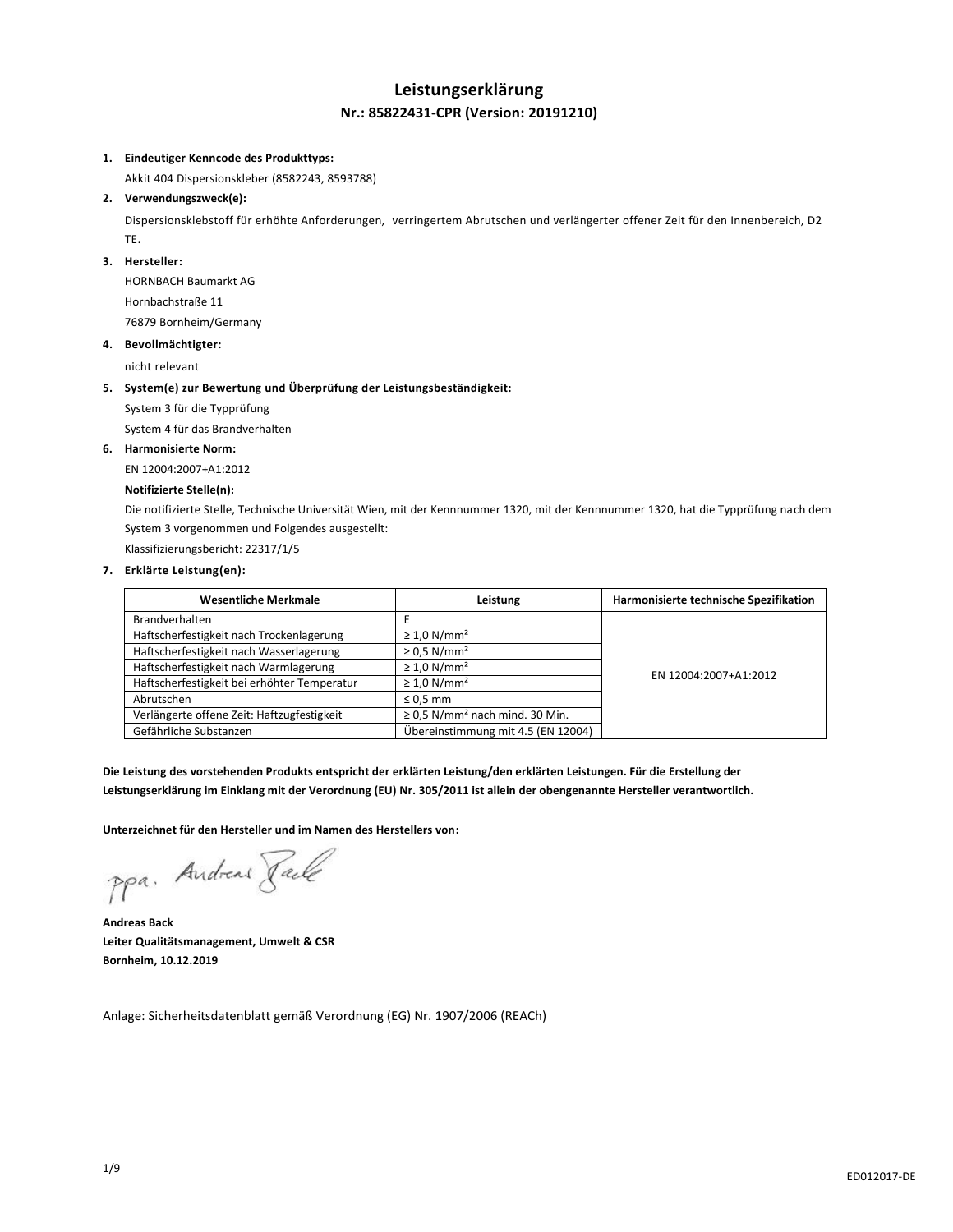# **Declaration of Performance No 85822431-CPR (Version: 20191210)**

### **1. Unique identification code of the product-type:**

Akkit 404 Dispersion adhesive (8582243, 8593788)

#### **2. Intended use/es:**

High-performance dispersion adhesive with reduced slippling and extended open time for interior areas, D2 TE.

#### **3. Manufacturer:**

HORNBACH Baumarkt AG Hornbachstraße 11

76879 Bornheim/Germany

#### **4. Authorised representative:**

not relevant

## **5. System/s of AVCP:**

System 3 for the type test System 4 for reaction to fire

#### **6. Harmonised standard:**

EN 12004:2007+A1:2012

## **Notified body/ies:**

The notified body, Technical University of Vienna, carrying identification number 1320, has performed the type test following system 3 and issued the following:

classification report: 22317/1/5

#### **7. Declared performance/s:**

| <b>Essential characteristics</b>              | Performance                                        | Harmonised technical specification |
|-----------------------------------------------|----------------------------------------------------|------------------------------------|
| Reaction to fire                              |                                                    |                                    |
| Adhesive shear strength after dry storage     | $\geq 1.0$ N/mm <sup>2</sup>                       |                                    |
| Adhesive shear strength after water storage   | $\geq$ 0.5 N/mm <sup>2</sup>                       | EN 12004:2007+A1:2012              |
| Adhesive shear strength after warm storage    | $\geq 1.0$ N/mm <sup>2</sup>                       |                                    |
| Adhesive shear strength at high temperatures  | $\geq 1.0$ N/mm <sup>2</sup>                       |                                    |
| Slipping                                      | $\leq 0.5$ mm                                      |                                    |
| Extended open time: Tensile adhesion strength | $\geq$ 0.5 N/mm <sup>2</sup> after at least 30 min |                                    |
| Harmful substances                            | Conformity with 4.5 (EN 12004)                     |                                    |

**The performance of the product identified above is in conformity with the set of declared performance/s. This declaration of performance is issued, in accordance with Regulation (EU) No 305/2011, under the sole responsibility of the manufacturer identified above.**

**Signed for and on behalf of the manufacturer by:**

ppa. Andreas Pack

**Andreas Back Head of Quality Assurance, Environmental Issues & CSR At Bornheim on 10.12.2019**

Appendix: Material safety data sheet according to regulation (EG) no. 1907/2006 (REACh)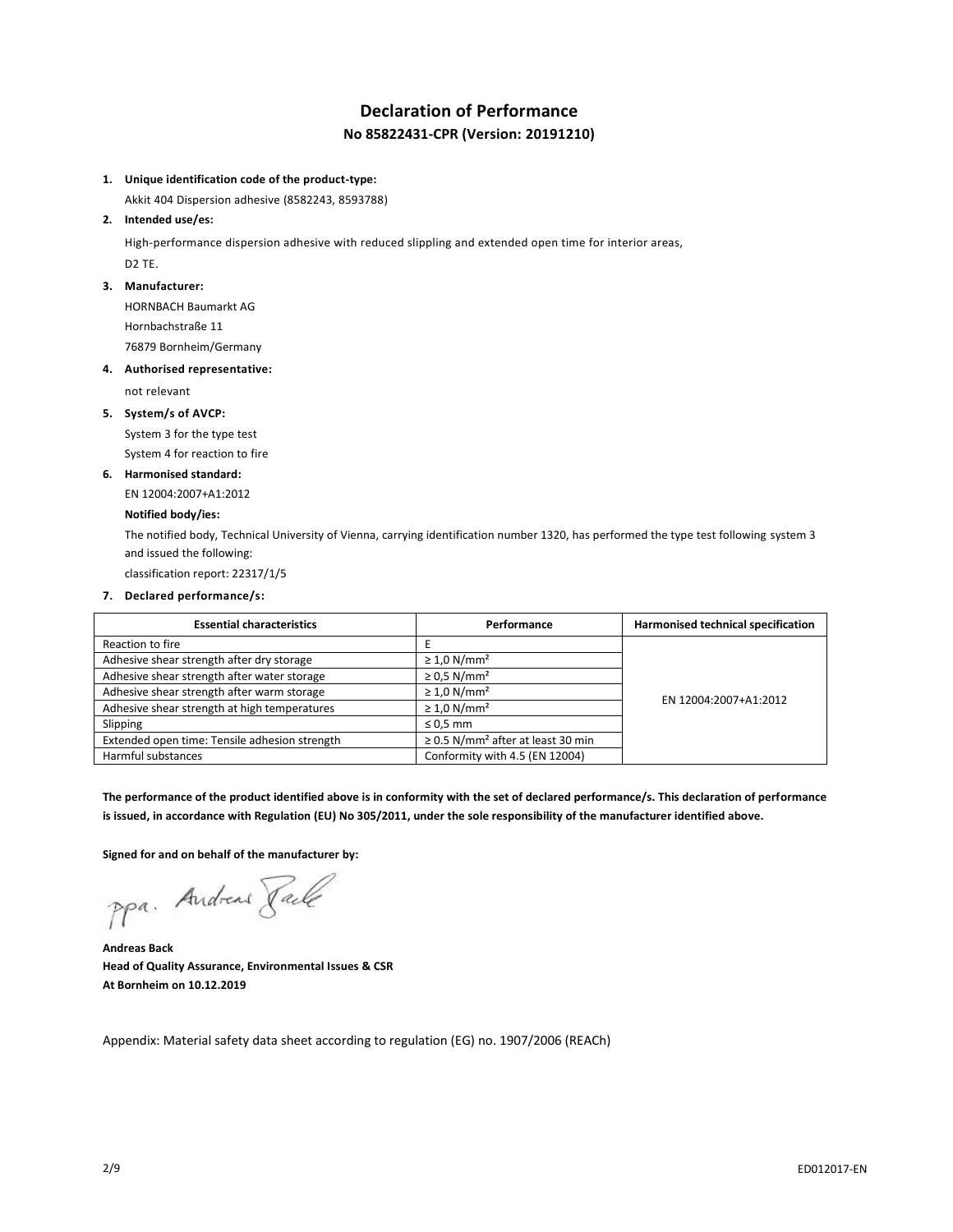# **Déclaration des Performances N <sup>o</sup> 85822431-CPR (Version 20191210)**

### **1. Code d'identification unique du produit type :**

Akkit 404 Colle en dispersion (8582243, 8593788)

#### **2. Usage(s) prévu(s) :**

Colle en dispersion pour exigences supérieures, glissement réduit et temps ouvert prolongé pour l'intérieur, D2 TE.

#### **3. Fabricant :**

HORNBACH Baumarkt AG Hornbachstraße 11 76879 Bornheim/Germany

## **4. Mandataire :**

non pertinent

#### **5. Système(s) d'évaluation et de vérification de la constance des performances :**

Système 3 pour le contrôle de type

Système 4 pour le comportement au feu

## **6. Norme harmonisée :**

EN 12004:2007+A1:2012

#### **Organisme(s) notifié(s) :**

L'institut agréé, Technische Universität Wien (Ecole polytechnique de Vienne), portant le numéro d'identification 1320, a effectué le contrôle de type selon le système 3 et a établi ce qui suit :

rapport de classification : 22317/1/5

## **7. Performance(s) déclarées :**

| Caractéristiques essentielles                                      | Performance                             | Spécifications techniques<br>harmonisées |
|--------------------------------------------------------------------|-----------------------------------------|------------------------------------------|
| Comportement au feu                                                | Ε                                       |                                          |
| Résistance à l'arrachement après stockage au sec                   | $\geq 1.0$ N/mm <sup>2</sup>            |                                          |
| Résistance à l'arrachement après stockage en milieu humide         | $\geq 1.0$ N/mm <sup>2</sup>            |                                          |
| Résistance à l'arrachement après stockage en milieu chaud          | $\geq 1.0$ N/mm <sup>2</sup>            |                                          |
| Résistance à l'arrachement après stockage exposé aux cycles de gel | $\geq 1.0$ N/mm <sup>2</sup>            |                                          |
| et dégel                                                           |                                         | EN 12004:2007+A1:2012                    |
| Glissement                                                         | $\leq 0.5$ mm                           |                                          |
| Déformation                                                        | $\leq$ 2,5 mm                           |                                          |
| Temps ouvert prolongé : Résistance à l'arrachement                 | $\geq$ 0.5 N/mm <sup>2</sup> au bout de |                                          |
|                                                                    | 30 minutes minimum                      |                                          |
| Substances dangereuses                                             | Conforme à 4.5 (EN                      |                                          |
|                                                                    | 12004)                                  |                                          |

**Les performances du produit identifié ci-dessus sont conformes aux performances déclarées. Conformément au règlement (UE) n <sup>o</sup> 305/2011, la présente déclaration des performances est établie sous la seule responsabilité du fabricant mentionné ci-dessus.**

**Signé pour le fabricant et en son nom par :**

ppa. Andreas Faile

**Andreas Back Directeur Management de la qualité & CSR À Bornheim, le 10.12.2019**

Annexe : Fiche technique de sécurité conformément au Règlement (UE) n° 1907/2006 (REACh)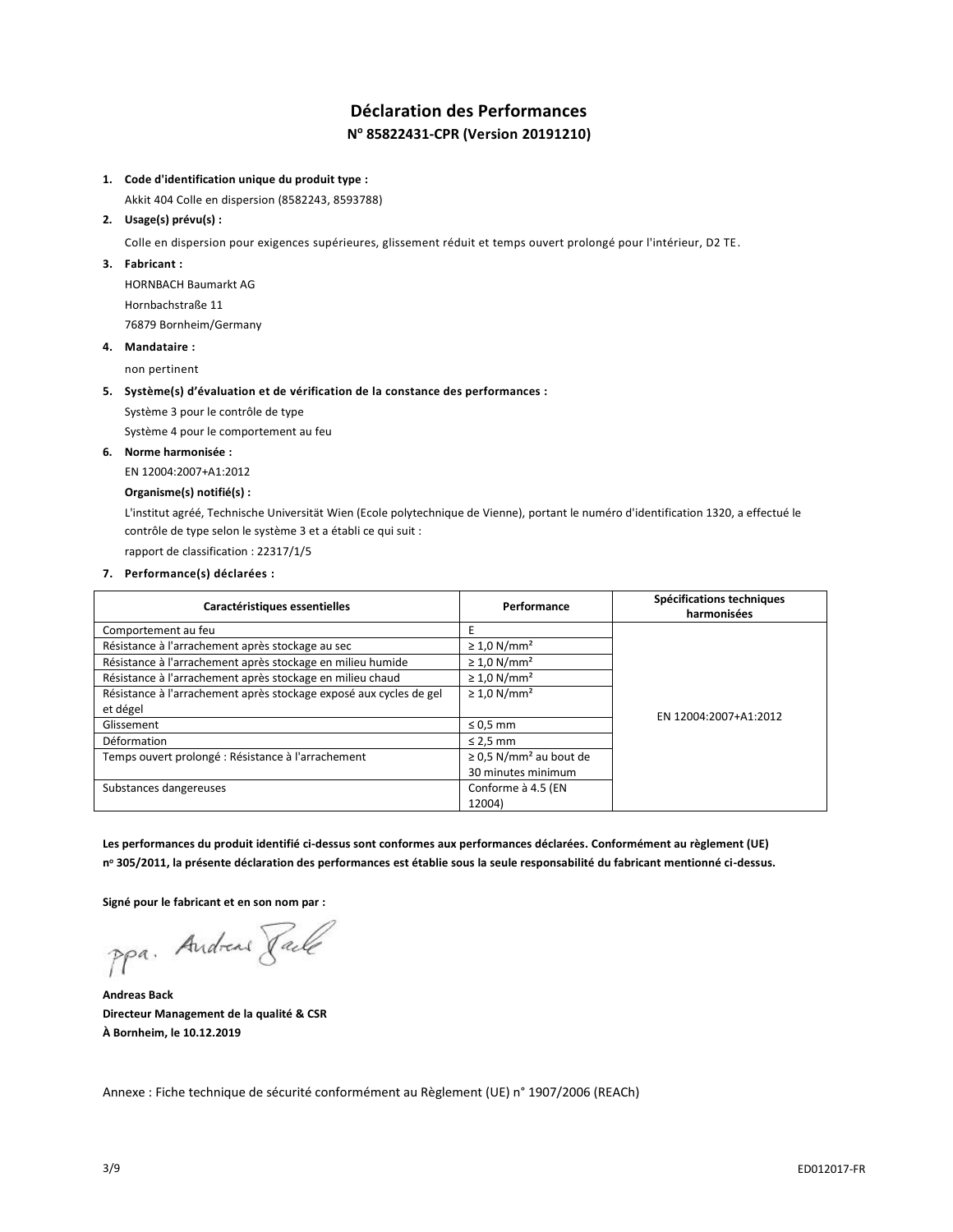# **Dichiarazione di Prestazione N. 85822431-CPR (Versione 20191210)**

## **1. Codice di identificazione unico del prodotto-tipo:**

Akkit 404 Adesivo Flex (8582243, 8593788)

## **2. Usi previsti:**

Malta a base di cemento deformabile per esigenze elevate con ridotto scivolamento e tempo d'apertura prolungato per lavorazio ne di piastrelle e mattonelle in ambiente interno ed esterno, C2 TE S1.

#### **3. Fabbricante:**

HORNBACH Baumarkt AG Hornbachstraße 11

76879 Bornheim/Germany

#### **4. Mandatario:**

non rilevante

## **5. Sistemi di VVCP:**

Sistema 3 per la prova di tipo

Sistema 4 per il comportamento antincendio

#### **6. Norma armonizzata:**

EN 12004:2007+A1:2012

## **Organismi notificati:**

L'ente di notifica, l'università tecnica di Vienna, con il codice identificativo 1320 ha realizzato la prova di tipo secondo il sistema 3 e il seguente:

rapporto di classificazione: 22317/1/5

#### **7. Prestazioni dichiarate:**

| Caratteristiche essenziali                                    | Prestazioni                                      | Specifiche tecniche armonizzate |
|---------------------------------------------------------------|--------------------------------------------------|---------------------------------|
| Reazione al fuoco                                             |                                                  |                                 |
| Resistenza al taglio adesivo dopo deposito secco              | $\geq 1.0$ N/mm <sup>2</sup>                     |                                 |
| Resistenza al taglio adesivo dopo imbibizione                 | $\geq$ 0.5 N/mm <sup>2</sup>                     | EN 12004:2007+A1:2012           |
| Resistenza al taglio adesivo dopo cottura                     | $\geq 1.0$ N/mm <sup>2</sup>                     |                                 |
| Resistenza al taglio adesivo a temperature elevate            | $\geq 1.0$ N/mm <sup>2</sup>                     |                                 |
| Scivolamento                                                  | $\leq 0.5$ mm                                    |                                 |
| Tempo d'apertura prolungato: resistenza alla trazione adesiva | $\geq$ 0,5 N/mm <sup>2</sup> dopo almeno 30 min. |                                 |
| Sostanze pericolose                                           | Accordo con 4.5 (EN 12004)                       |                                 |

**La prestazione del prodotto sopra identificato è conforme all'insieme delle prestazioni dichiarate. La presente dichiarazione di responsabilità viene emessa, in conformità al regolamento (UE) n. 305/2011, sotto la sola responsabilità del fabbricante sopra identificato.**

**Firmato a nome e per conto del fabbricante da:**

ppa. Andreas Paule

**Andreas Back Responsabile Qualità & CSR In Bornheim addì 10.12.2019**

Allegato: Scheda di dati in materia di sicurezza conformemente al regolamento (CE) n. 1907/2006 (REACh)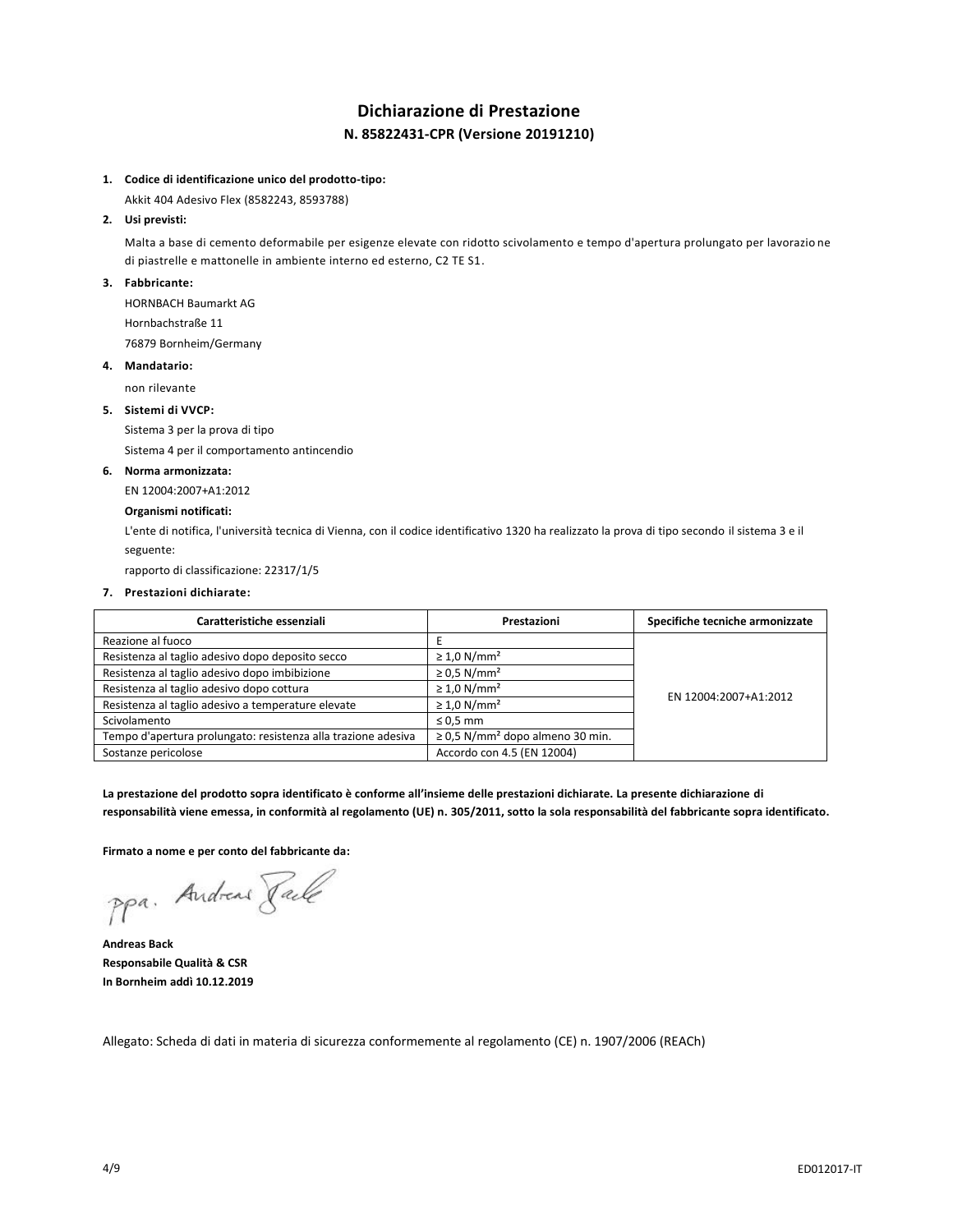# **Prestatieverklaring Nr. 85822431-CPR (Versie 20191210)**

## **1. Unieke identificatiecode van het producttype:**

Akkit 404 Dispersielijm (8582243, 8593788)

## **2. Beoogd(e) gebruik(en):**

Dispersielijm voor verhoogde eisen, met verminderde uitzakking en verlengde open tijd, voor toepassing binnenshuis, D2 TE .

## **3. Fabrikant:**

HORNBACH Baumarkt AG Hornbachstraße 11 76879 Bornheim/Germany

#### **4. Gemachtigde:**

niet relevant

### **5. Het system of de systemen voor de beoordeling en verificatie van de prestatiebestendigheid:**

Systeem 3 voor de typetest

Systeem 4 voor het brandgedrag

## **6. Geharmoniseerde norm:**

EN 12004:2007+A1:2012

## **Aangemelde instantie(s):**

De aangemelde instantie, de Technische Universität Wien, met het identificatienummer 1320 heeft de typetest volgens het systeem 3 uitgevoerd en het volgende verstrekt:

classificatie rapport: 22317/1/5

## **7. Aangegeven prestatie(s):**

| Essentiële kenmerken                               | Vermogen                                        | Geharmoniseerde technische specificatie |
|----------------------------------------------------|-------------------------------------------------|-----------------------------------------|
| Brandgedrag                                        |                                                 |                                         |
| Afschuifsterkte na droge opslag                    | $\geq 1.0$ N/mm <sup>2</sup>                    |                                         |
| Afschuifsterkte na natte opslag                    | $\geq$ 0.5 N/mm <sup>2</sup>                    |                                         |
| Afschuifsterkte na warme opslag                    | $\geq 1.0$ N/mm <sup>2</sup>                    | EN 12004:2007+A1:2012                   |
| Afschuifsterkte na opslag bij vorst-/dooiwisseling | $\geq 1.0$ N/mm <sup>2</sup>                    |                                         |
| Wegglijden                                         | $\leq 0.5$ mm                                   |                                         |
| Langere open tijd: Hechttreksterkte                | $\geq$ 0.5 N/mm <sup>2</sup> na minstens 30 min |                                         |
| Gevaarlijke substanties                            | In overeenstemming met 4.5 (EN 12004)           |                                         |

**De prestaties van het hierboven omschreven product zijn conform de aangegeven prestaties. Deze prestatieverklaring wordt in overeenstemming met Verordening (EU) nr. 305/2011 onder de exclusieve verantwoordelijkheid van de hierboven vermelde fabrikant verstrekt.**

**Ondertekend voor en namens de fabrikant door:**

ppa. Andreas Jack

**Andreas Back hoofd Kwaliteitsmanagement & CSR Te Bornheim op 10.12.2019**

Bijlage: Veiligheidsinformatieblad volgens de verordening (EG) nr. 1907/2006 (REACh)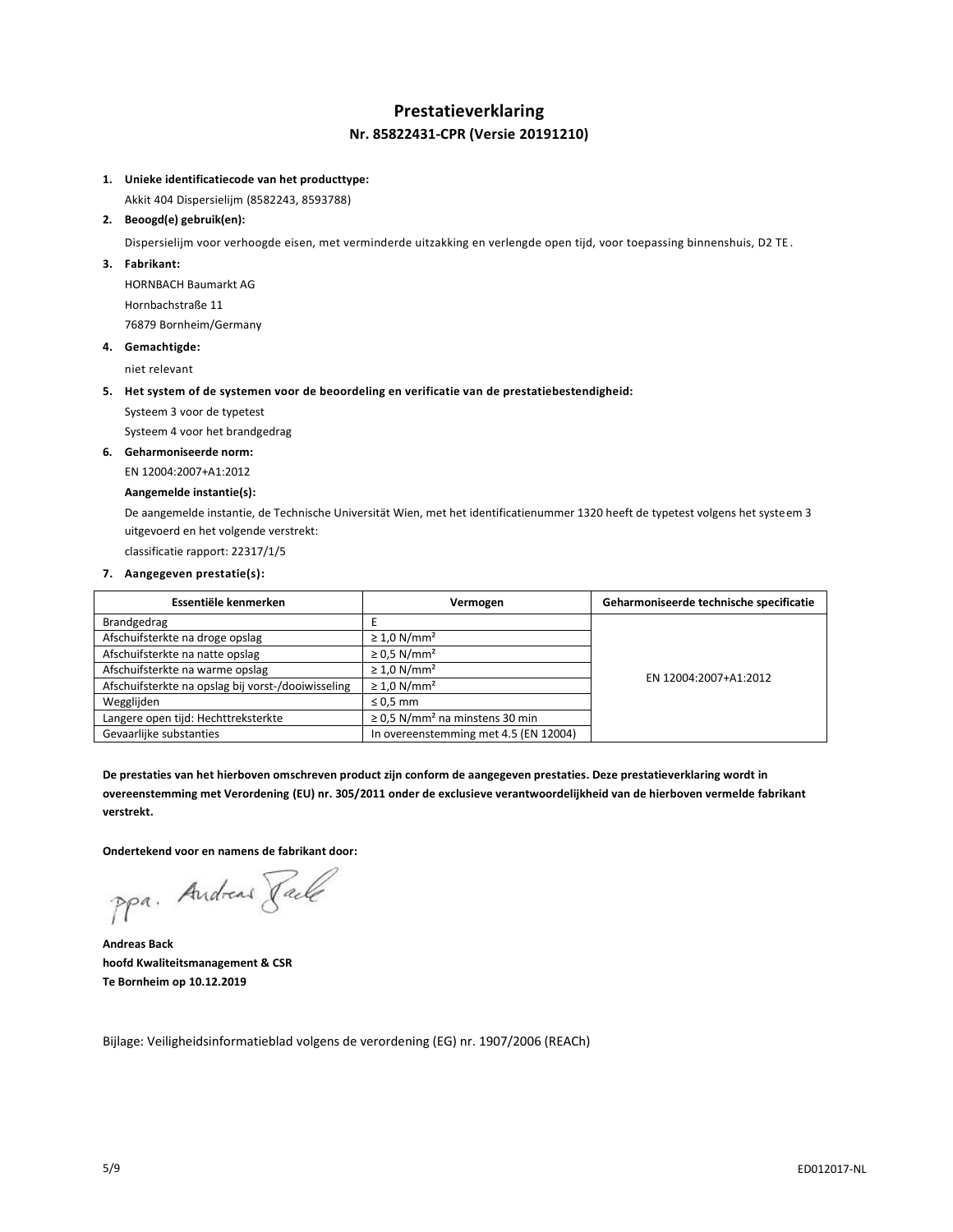# **Prestandadeklaration Nr 85822431-CPR (Version 20191210)**

## **1. Produkttypens unika identifikationskod:**

Akkit 404 dispersionslim (8582243, 8593788)

#### **2. Avsedd användning/avsedda användningar:**

Dispersionslim för högre krav, mindre glidrisk och förlängd öppentid för inomhusbruk, D2 TE.

**3. Tillverkare:**

HORNBACH Baumarkt AG Hornbachstraße 11 76879 Bornheim/Germany

#### **4. Tillverkarens representant:**

ej relevant

#### **5. System för bedömning och fortlöpande kontroll av prestanda:**

System 3 för typprovning

System 4 för förhållningssätt vid brand

#### **6. Harmoniserad standard:**

EN 12004:2007+A1:2012

#### **Anmält/anmälda organ:**

Det officiella certifieringsorganet, Tekniska Universitetet i Wien, med ID-nummer 1320 har utfört typprovningen enligt system 3 och har utställt följande:

klassificeringsrapport: 22317/1/5

#### **7. Angiven prestanda:**

| Väsentliga kännetecken                     | Prestanda                                       | Harmoniserad teknisk specifikation |
|--------------------------------------------|-------------------------------------------------|------------------------------------|
| Förhållningssätt vid brand                 |                                                 |                                    |
| Häftskärhållfasthet efter torrlagring      | $\geq 1.0$ N/mm <sup>2</sup>                    |                                    |
| Häftskärhållfasthet efter lagring i vatten | $\geq$ 0.5 N/mm <sup>2</sup>                    |                                    |
| Häftskärhållfasthet efter varmlagring      | $\geq 1.0$ N/mm <sup>2</sup>                    | EN 12004:2007+A1:2012              |
| Häftskärhållfasthet vid förhöjd temperatur | $\geq 1.0$ N/mm <sup>2</sup>                    |                                    |
| glida av                                   | $\leq 0.5$ mm                                   |                                    |
| Förlängd öppen tid: Häftdraghållfasthet    | $\geq$ 0,5 N/mm <sup>2</sup> efter minst 30 min |                                    |
| Farliga substanser                         | Överensstämmelse med 4.5 (EN 12004)             |                                    |

**Prestandan för ovanstående produkt överensstämmer med den angivna prestandan. Denna prestandadeklaration har utfärdats i enlighet med förordning (EU) nr 305/2011 på eget ansvar av den tillverkare som anges ovan.**

**Undertecknad på tillverkarens vägnar av:**

ppa. Andreas Pale

**Andreas Back ledare för kvalitetsmanagement & CSR Bornheim den 10.12.2019**

Bilaga: Säkerhetsdatablad enligt förordning (EG) nr 1907/2006 (REACh)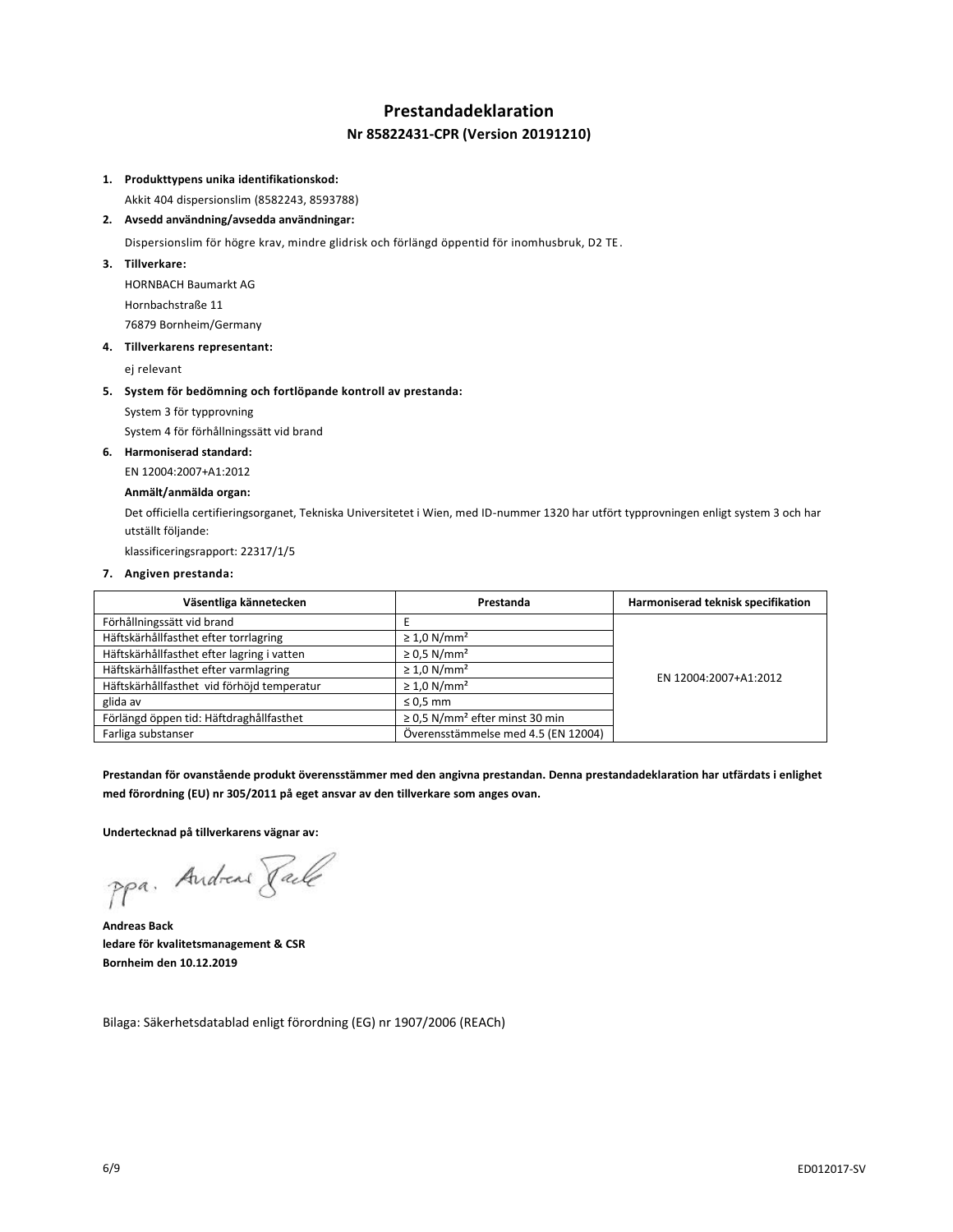# **Prohlášení o Vlastnostech č. 85822431-CPR (Verze 20191210)**

### **1. Jedinečný identifikační kód typu výrobku:**

Akkit 404 Disperzní lepidlo (8582243, 8593788)

### **2. Zamýšlené/zamýšlená použití:**

Disperzní lepidlo pro zvýšené požadavky se sníženým skluzem a prodlouženou dobou zpracovatelnosti pro vnitřní prostory, D2 TE.

**3. Výrobce:**

HORNBACH Baumarkt AG Hornbachstraße 11 76879 Bornheim/Germany

#### **4. Zplnomocněný zástupce:**

irelevantní

#### **5. Systém/systémy POSV:**

Systém 3 pro typovou zkoušku

Systém 4 pro požární vlastnosti

## **6. Harmonizovaná norma:**

EN 12004:2007+A1:2012

#### **Oznámený subjekt/oznámené subjekty:**

Notifikované místo, Technická univerzita Vídeň, s identifikačním číslem 1320 provedlo typovou zkoušku podle systému 3 a vystavilo následující:

klasifikační zpráva: 22317/1/5

## **7. Deklarovaná vlastnost/Deklarované vlastnosti:**

| Podstatné vlastnosti                          | Výkon                                        | Harmonizovaná technická specifikace |
|-----------------------------------------------|----------------------------------------------|-------------------------------------|
| Požární vlastnosti                            |                                              |                                     |
| Střižná přídržnost po skladování v suchu      | $\geq 1.0$ N/mm <sup>2</sup>                 |                                     |
| Střižná přídržnost po skladování ve vodě      | $\geq$ 0.5 N/mm <sup>2</sup>                 | EN 12004:2007+A1:2012               |
| Střižná přídržnost po skladování v teple      | $\geq 1.0$ N/mm <sup>2</sup>                 |                                     |
| Střižná přídržnost při zvýšené teplotě        | $\geq 1.0$ N/mm <sup>2</sup>                 |                                     |
| Sesouvání                                     | $\leq$ 0.5 mm                                |                                     |
| Prodloužená doba zpracovatelnosti: Přídržnost | $\geq$ 0,5 N/mm <sup>2</sup> po min. 30 min. |                                     |
| Nebezpečné látky                              | Shoda s 4.5 (EN 12004)                       |                                     |

**Vlastnosti výše uvedeného výrobku jsou ve shodě se souborem deklarovaných vlastností. Toto prohlášení o vlastnostech se v souladu s nařízením (EU) č. 305/2011 vydává na výhradní odpovědnost výrobce uvedeného výše.**

**Podepsáno za výrobce a jeho jménem:**

ppa. Andreas Face

**Andreas Back vedoucí oddělení kvality & CSR V Bornheim dne 10.12.2019**

Příloha: Bezpečnostní datový list podle vyhlášky (ES) č. 1907/2006 (REACh)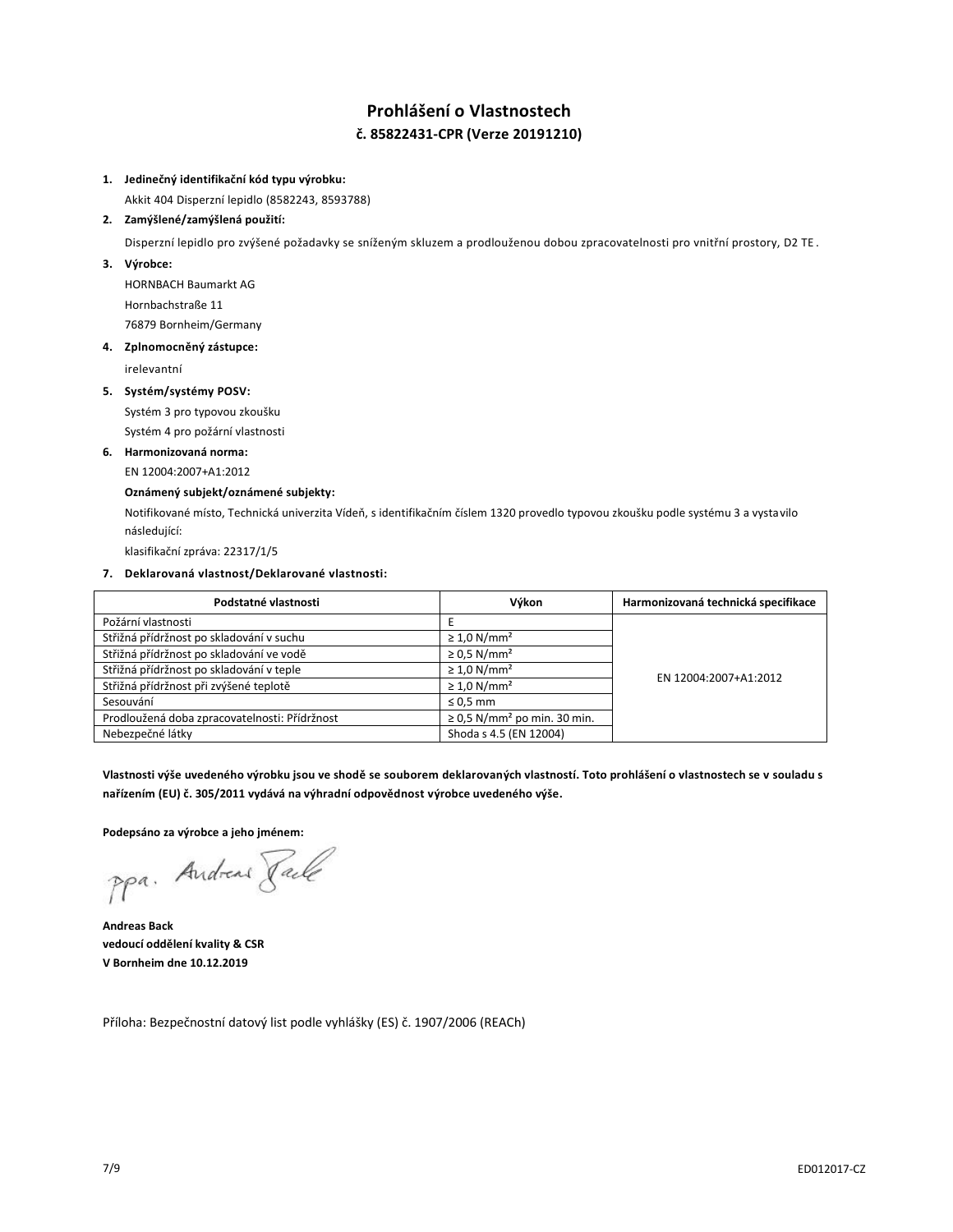# **Vyhlásenie o Parametroch č. 85822431-CPR (Verzia 20191210)**

### **1. Jedinečný identifikačný kód typu výrobku:**

Akkit 404 Disperzné lepidlo (8582243, 8593788)

## **2. Zamýšľané použitie/použitia:**

Disperzné lepidlo pre zvýšené požiadavky, znížením šmýkania a predĺženou otvorenou dobou do interiéru, D2 TE.

### **3. Výrobca:**

HORNBACH Baumarkt AG Hornbachstraße 11 76879 Bornheim/Germany

#### **4. Splnomocnený zástupca:**

irelevantný

#### **5. Systém(-y) posudzovania a overovania nemennosti parametrov:**

Systém 3 na skúšku typu

Systém 4 pre správanie sa pri požiari

## **6. Harmonizovaná norma:**

EN 12004:2007+A1:2012

## **Notifikovaný(-é) subjekt(-y):**

Notifikačné miesto, Technická univerzita Viedeň, s identifikačným číslom 1320 skúšku typu podľa systému 3 a vydalo nasledovné: klasifikačná správa: 22317/1/5

### **7. Deklarované parametre:**

| Podstatné znaky                                   | Výkon                                       | Harmonizované technické špecifikácie |
|---------------------------------------------------|---------------------------------------------|--------------------------------------|
| Správanie sa pri požiari                          |                                             |                                      |
| Priľnavosť vrstiev po uskladnení na suchom mieste | $\geq 1.0$ N/mm <sup>2</sup>                |                                      |
| Priľnavosť vrstiev po uskladnení vo vode          | $\geq$ 0.5 N/mm <sup>2</sup>                | EN 12004:2007+A1:2012                |
| Priľnavosť vrstiev po uskladnení v teple          | $\geq 1.0$ N/mm <sup>2</sup>                |                                      |
| Priľnavosť vrstiev pri vysokej teplote            | $\geq 1.0$ N/mm <sup>2</sup>                |                                      |
| Skĺznutie                                         | $\leq 0.5$ mm                               |                                      |
| Predĺžená otvorená doba: Priľnavosť vrstiev       | $\geq$ 0,5 N/mm <sup>2</sup> po min. 30 min |                                      |
| Nebezpečné látky                                  | Zhoda so 4.5 (EN 12004)                     |                                      |

**Uvedené parametre výrobku sú v zhode so súborom deklarovaných parametrov. Toto vyhlásenie o parametroch sa v súlade s nariadením (EU) č. 305/2011 vydáva na výhradnú zodpovednosť uvedeného výrobcu.**

**Podpísal(-a) za a v mene výrobcu:**

ppa. Andreas Faile

**Andreas Back vedúci manažmentu kvality & CSR V Bornheim dňa 10.12.2019**

Príloha: Bezpečnostný dátový list podľa vyhlášky (EÚ) č. 1907/2006 (REACh)